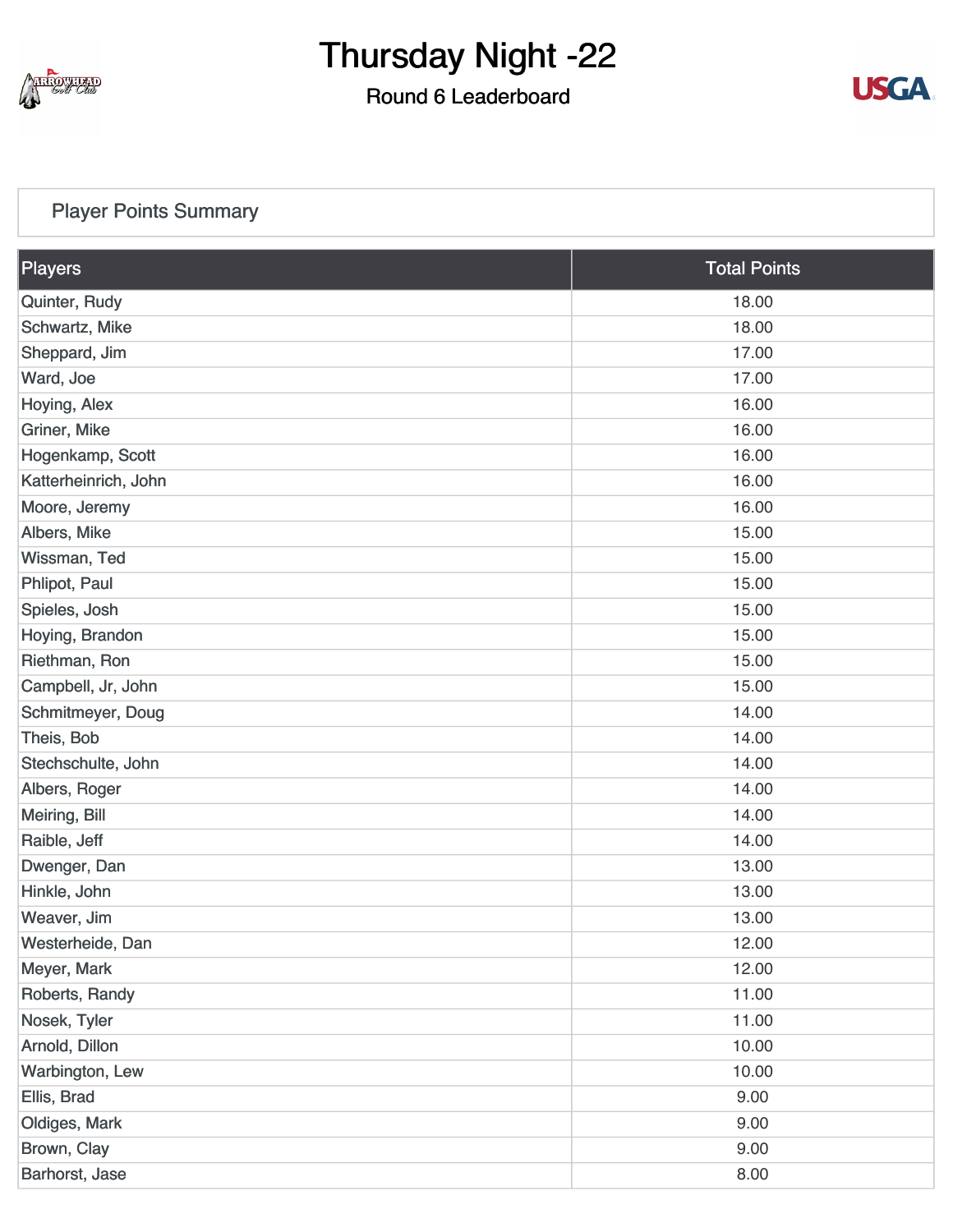

#### Round 6 Leaderboard



| Frilling, Roger     | 8.00   |
|---------------------|--------|
| Frilling, Phil      | 8.00   |
| Ahlers, Doug        | 8.00   |
| Clark, Zach         | 8.00   |
| Sheppard, Tracy     | 8.00   |
| Dwenger, Ben        | 7.00   |
| Myers, Monk         | 7.00   |
| Rindler, Greg       | 7.00   |
| Schafer, Frank      | 7.00   |
| Flint, Chad         | 7.00   |
| Clune, Charlie      | 7.00   |
| Payne, Nathan       | 7.00   |
| Moeller, Roland     | 6.00   |
| Spaugy, Derek       | 6.00   |
| Meyer, Ken          | 6.00   |
| Barlage, Randy      | 6.00   |
| Arnold, Austin      | 6.00   |
| Poeppelman, Devon   | 5.00   |
| White, Tyler        | 5.00   |
| Stubbs, Jim         | 4.00   |
| Davis, Jeff         | 4.00   |
| <b>Total Points</b> | 616.00 |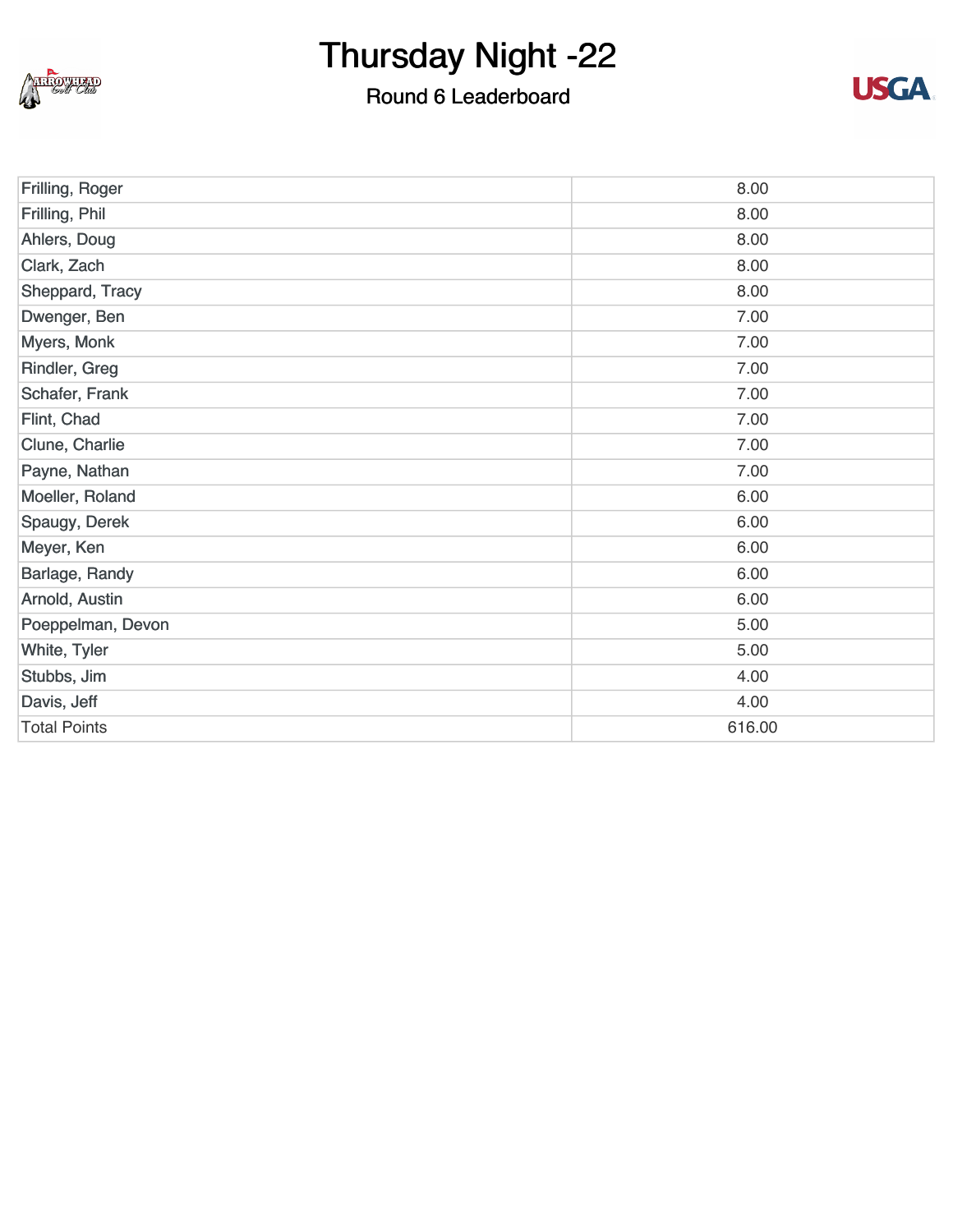

#### Round 6 Leaderboard



#### [Team Points Summary](https://static.golfgenius.com/v2tournaments/team_points?league_id=8410389304542504110&round_id=8410393919417755104)

| <b>Teams</b>                | <b>Total Points</b> |
|-----------------------------|---------------------|
| <b>Gilbert Station</b>      | 58.00               |
| <b>Progress Tool</b>        | 55.00               |
| <b>Buschur Electric</b>     | 54.00               |
| <b>Logan Services</b>       | 54.00               |
| <b>Barhorst Woodworks</b>   | 48.00               |
| Jackson 5                   | 44.00               |
| <b>Nitro Roofing</b>        | 44.00               |
| <b>Spieles Chiropractic</b> | 44.00               |
| Tom-Jerry                   | 44.00               |
| <b>Bernhold Insurance</b>   | 40.00               |
| <b>Bruckens</b>             | 34.00               |
| <b>Meyer Garage</b>         | 34.00               |
| $F$ & C Trucking            | 33.00               |
| <b>Fore Play</b>            | 30.00               |
| <b>Total Points</b>         | 616.00              |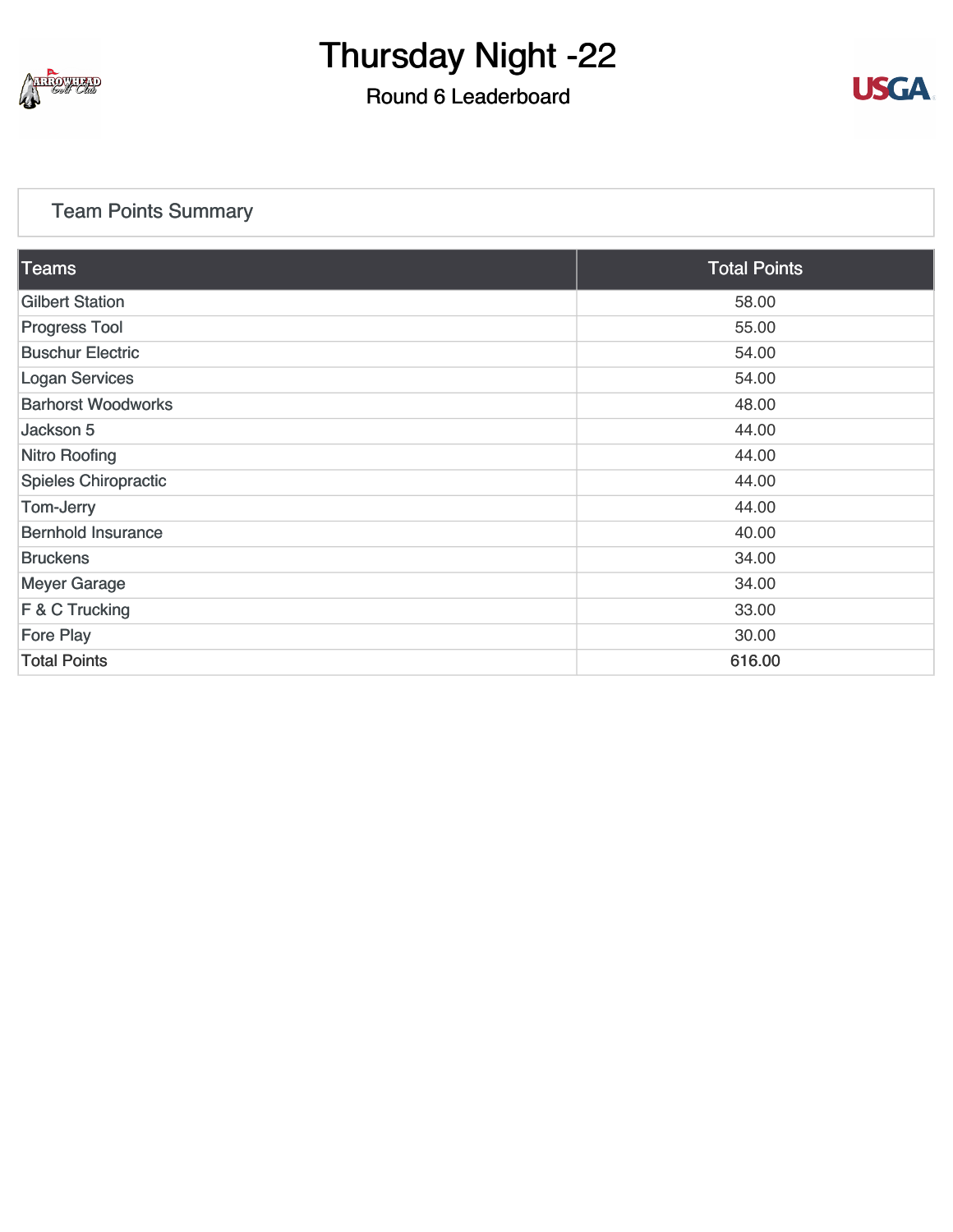

Round 6 Leaderboard



#### [League Play](https://static.golfgenius.com/v2tournaments/8410488019835954682?called_from=&round_index=6)

| <b>Points</b> | Player                                     | Match           | Player                                    | <b>Points</b> |
|---------------|--------------------------------------------|-----------------|-------------------------------------------|---------------|
| 15.00         | Spieles Chiropractic (Spieles, Josh)       | 2 up            | Nitro Roofing (Flint, Chad)               | 7.00          |
| 9.00          | Spieles Chiropractic (Brown, Clay)         | <b>Tied</b>     | Nitro Roofing (Hinkle, John)              | 13.00         |
| 5.00          | Spieles Chiropractic (Poeppelman, Devon)   | 3 & 1           | Nitro Roofing (Ward, Joe)                 | 17.00         |
| 15.00         | Spieles Chiropractic (Hoying, Brandon)     | 2 & 1           | Nitro Roofing (Payne, Nathan)             | 7.00          |
| 8.00          | Barhorst Woodworks (Barhorst, Jase)        | 3 & 2           | <b>Bernhold Insurance (Meiring, Bill)</b> | 14.00         |
| 16.00         | <b>Barhorst Woodworks (Hoying, Alex)</b>   | 2 & 1           | Bernhold Insurance (Meyer, Ken)           | 6.00          |
| 8.00          | <b>Barhorst Woodworks (Frilling, Phil)</b> | 4 & 2           | Bernhold Insurance (Schmitmeyer, Doug)    | 14.00         |
| 16.00         | <b>Barhorst Woodworks (Moore, Jeremy)</b>  | 281             | Bernhold Insurance (Barlage, Randy)       | 6.00          |
| 14.00         | <b>Buschur Electric (Raible, Jeff)</b>     | 2 & 1           | <b>Bruckens (Sheppard, Tracy)</b>         | 8.00          |
| 7.00          | <b>Buschur Electric (Clune, Charlie)</b>   | 2 up            | Bruckens (Campbell, Jr, John)             | 15.00         |
| 15.00         | <b>Buschur Electric (Riethman, Ron)</b>    | 3 & 2           | <b>Bruckens (Rindler, Greg)</b>           | 7.00          |
| 18.00         | <b>Buschur Electric (Quinter, Rudy)</b>    | 3 & 2           | Bruckens (Davis, Jeff)                    | 4.00          |
| 11.00         | Meyer Garage (Nosek, Tyler)                | <b>Tied</b>     | Logan Services (Roberts, Randy)           | 11.00         |
| 8.00          | Meyer Garage (Frilling, Roger)             | <b>Tied</b>     | Logan Services (Albers, Roger)            | 14.00         |
| 7.00          | Meyer Garage (Schafer, Frank)              | 2 up            | <b>Logan Services (Albers, Mike)</b>      | 15.00         |
| 8.00          | Meyer Garage (Ahlers, Doug)                | 1 <sub>up</sub> | <b>Logan Services (Theis, Bob)</b>        | 14.00         |
| 8.00          | F & C Trucking (Clark, Zach)               | 3 & 2           | Progress Tool (Stechschulte, John)        | 14.00         |
| 12.00         | F & C Trucking (Warbington, Lew)           | 281             | Progress Tool (Westerheide, Dan)          | 10.00         |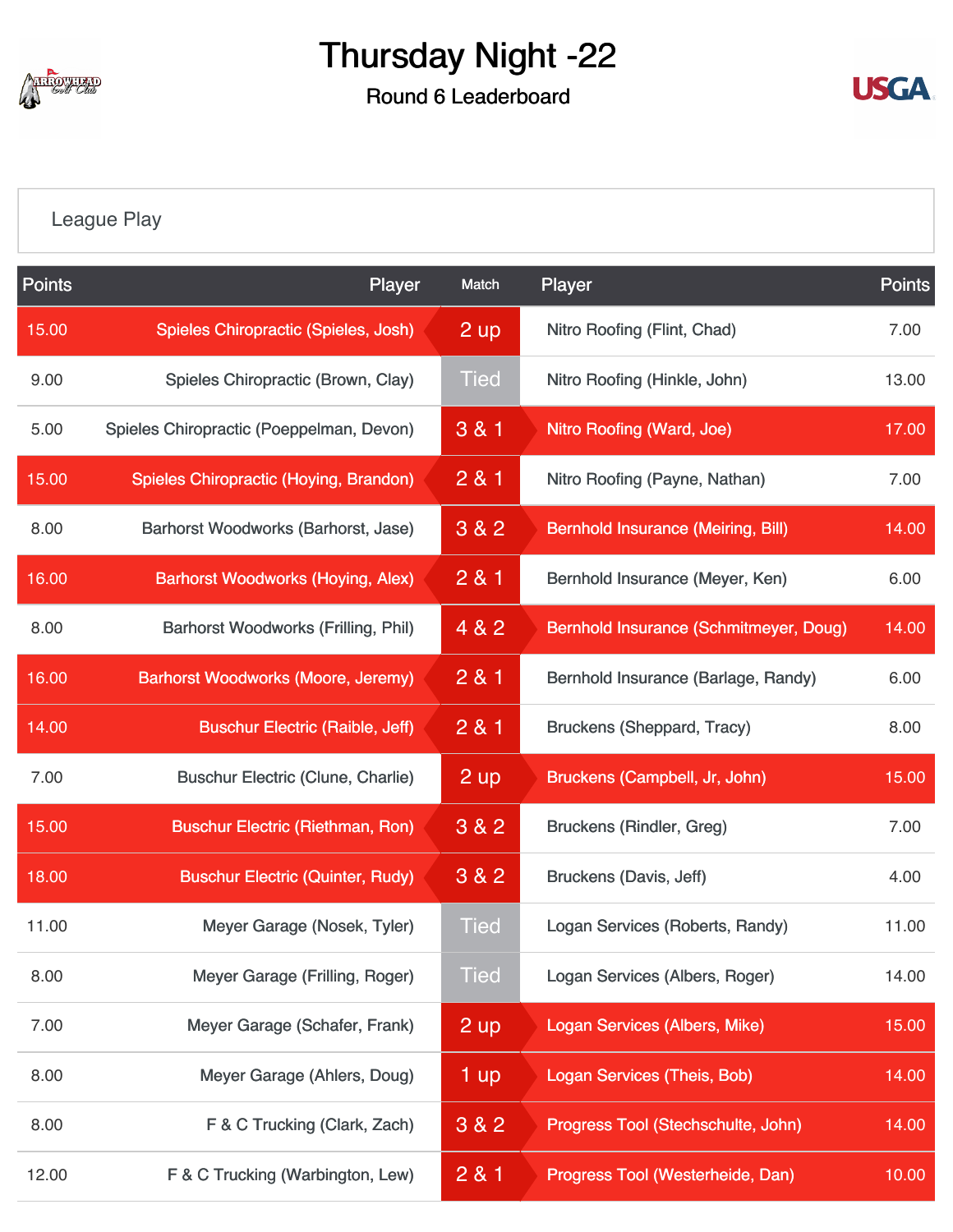

Round 6 Leaderboard



| 7.00                                  | F & C Trucking (Myers, Monk)                  | 2 up        | <b>Progress Tool (Phlipot, Paul)</b> | 15.00 |  |  |
|---------------------------------------|-----------------------------------------------|-------------|--------------------------------------|-------|--|--|
| 6.00                                  | F & C Trucking (Spaugy, Derek)                | 281         | <b>Progress Tool (Griner, Mike)</b>  |       |  |  |
| 17.00                                 | <b>Gilbert Station (Sheppard, Jim)</b>        | 5 & 3       | Fore Play (White, Tyler)             | 5.00  |  |  |
| 12.00                                 | <b>Gilbert Station (Meyer, Mark)</b>          | 2 & 1       | Fore Play (Arnold, Dillon)           | 10.00 |  |  |
| 16.00                                 | <b>Gilbert Station (Katterheinrich, John)</b> | 3 & 2       | Fore Play (Arnold, Austin)           | 6.00  |  |  |
| 13.00                                 | Gilbert Station (Weaver, Jim)                 | <b>Tied</b> | Fore Play (Ellis, Brad)              | 9.00  |  |  |
| 4.00                                  | Jackson 5 (Stubbs, Jim)                       | 3 & 2       | Tom-Jerry (Schwartz, Mike)           | 18.00 |  |  |
| 15.00                                 | Jackson 5 (Wissman, Ted)                      | 1 up        | Tom-Jerry (Dwenger, Ben)             | 7.00  |  |  |
| 16.00                                 | Jackson 5 (Hogenkamp, Scott)                  | 281         | Tom-Jerry (Moeller, Roland)          | 6.00  |  |  |
| 9.00                                  | Jackson 5 (Oldiges, Mark)                     | <b>Tied</b> | Tom-Jerry (Dwenger, Dan)             | 13.00 |  |  |
| <b>Total Points Allocated: 616.00</b> |                                               |             |                                      |       |  |  |